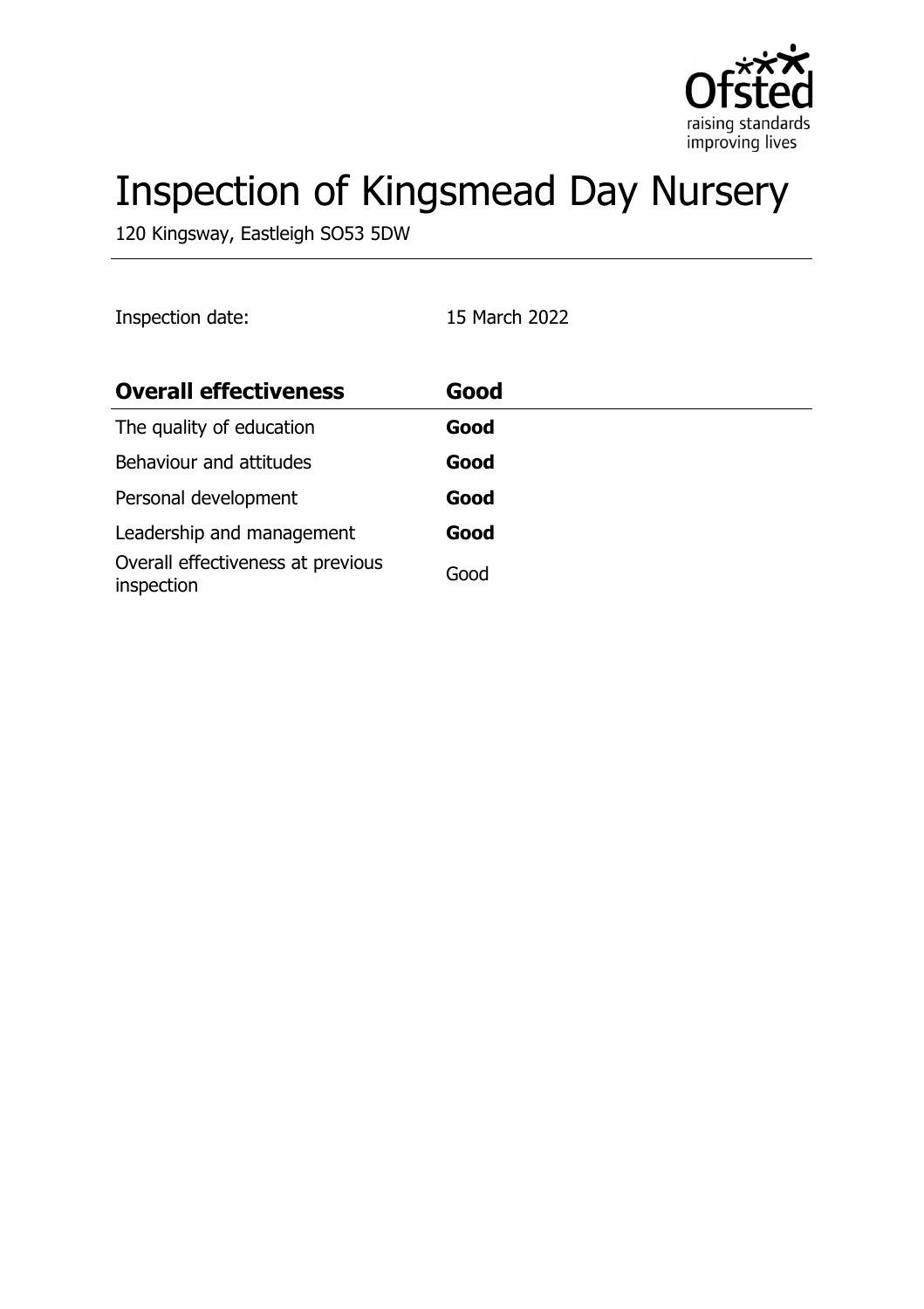

# **What is it like to attend this early years setting?**

#### **The provision is good**

Children love coming to this inviting and stimulating nursery. Staff ensure that children enjoy and experience an exciting range of activities, indoors and outdoors. Children build on their physical skills as they climb, balance and jump. Younger children grow in confidence as they are supported to balance on beams. Older children show good control when they jump and land on the trampoline.

Children develop a love for books. They engage attentively when stories are read to them and join in with familiar phrases to show their enjoyment. Younger children develop their vocabulary as they join in with singing their favourite songs. They join in with the action when they stamp and shout out the words, 'stamp, stamp'.

Children behave well and show positive attitudes to learning. They develop good social skills as they take turns, share and play happily together. For instance, children allocate roles for different tasks in the mud kitchen.

Children show that they know the routines of the nursery. They remember that after story and rhyme time they have lunch. They become increasingly independent at managing their personal needs. Younger children try to feed themselves with a spoon, and older children learn to use a knife and fork appropriately.

## **What does the early years setting do well and what does it need to do better?**

- $\blacksquare$  Leaders have made considerable improvements since the last inspection. They have reviewed the organisation of the learning environment to ensure that children can easily make independent choices in their play.
- Staff plan activities based on children's interests and needs. Children experience opportunities across all areas of learning. For example, while children play in the mud area, they count the legs on a spider.
- $\blacksquare$  Children choose to work collaboratively and readily share made-up stories in their play. They imagine the climbing frame is a pirate ship, pretend a volcano is erupting and rescue a friend in the lava below.
- $\blacksquare$  Children show high levels of curiosity and test out their ideas as they make up their own games. They show excitement as they push a range of wheeled toys so that they speed down the ramp.
- Overall, staff make use of opportunities to develop and extend children's communication and language skills. Younger children join in with words and actions from familiar nursery rhymes. Older children learn to use different words to describe size, such as 'huge' and 'massive'. However, when some staff interact with children they do not consistently extend children's knowledge further. For instance, children look at bugs and are asked to name them, which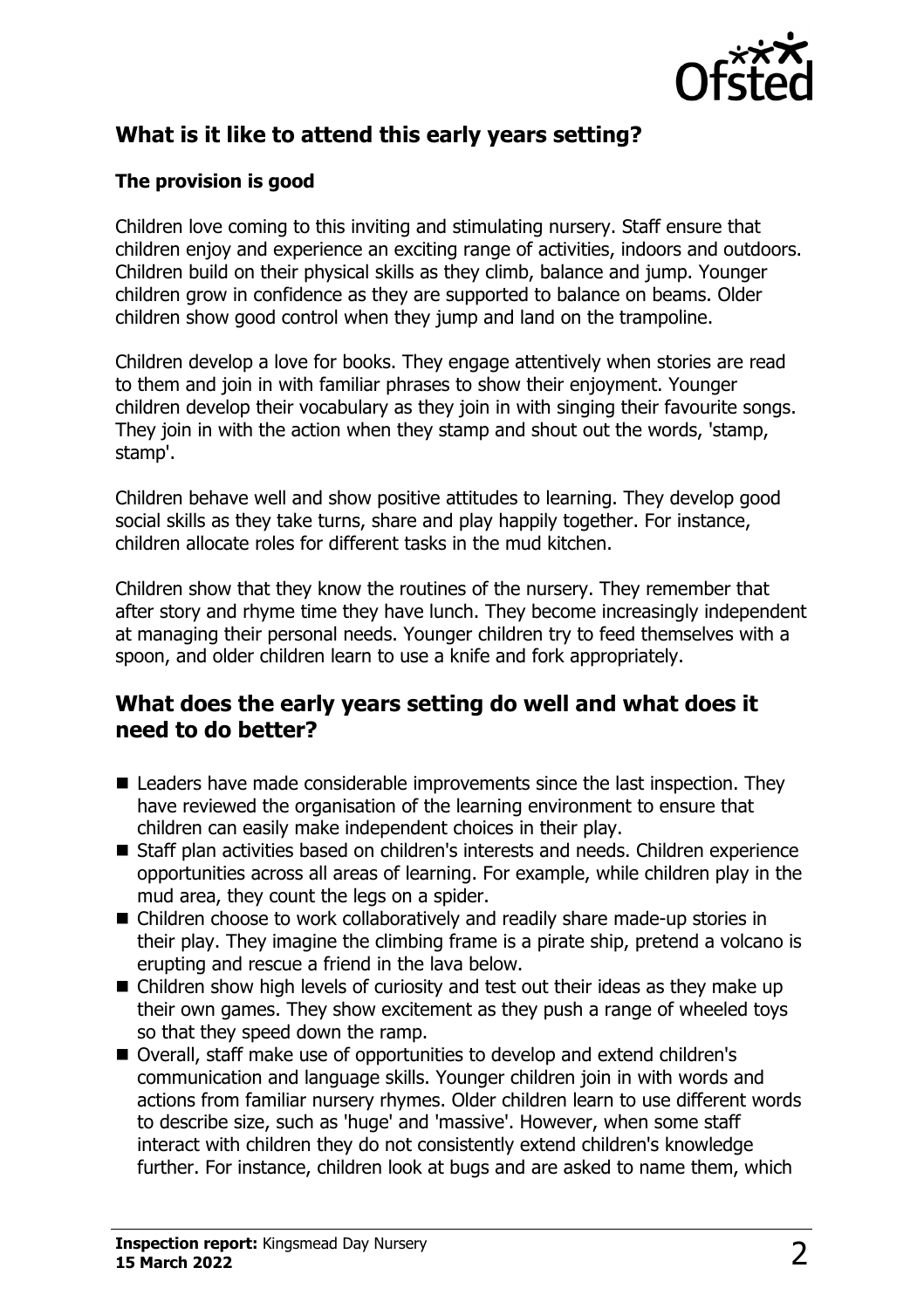

they already know.

- $\blacksquare$  Leaders ensure that staff keep up to date with mandatory training. However, they do not always provide professional development opportunities for individual staff to strengthen their teaching skills to help children progress further in their learning.
- Children are well prepared for their next stage in education. Leaders maintain strong links with local schools, which eases children's transition to their new school. For instance, information is exchanged about children's progress and any specific needs they may have.
- $\blacksquare$  Parents praise the quality of education and care their children receive. They actively work in partnership with the setting so that their children make good progress. Staff encourage parents to share their children's achievements and they use this information to plan for their children's next steps in learning.
- Staff promote respect for different cultures. Children learn about different festivals, such as the Indian festival of colours called Holi. This supports children's understanding of life in modern Britain.
- $\blacksquare$  Children learn about healthy eating as they enjoy freshly cooked, balanced and nutritious meals. They learn that vegetables are good for them and make them strong. Children turn over soil in preparation to plant seeds in the vegetable patch. This helps to bring learning to life.
- $\blacksquare$  Children are encouraged to take risks safely when outdoors. This promotes their willingness to have a go and test out their abilities. Children carefully step onto a tree trunk on the ground and hold their arms out to help them balance as they move forward.

# **Safeguarding**

The arrangements for safeguarding are effective.

Leaders and staff understand their responsibilities to protect children and keep them safe from risk of harm. Staff receive regular safeguarding training to keep their knowledge up to date. They recognise the potential signs and symptoms of abuse and understand the local procedures to follow if they need to seek further help or to report any concerns. Staff are aware of wider safeguarding issues, such as risks related to extremist views and behaviours. Leaders use appropriate procedures to check staff are suitable to work with children. Staff carry out daily risk assessments of the environment to minimise hazards to children's safety.

# **What does the setting need to do to improve?**

#### **To further improve the quality of the early years provision, the provider should:**

- $\blacksquare$  focus more sharply on the quality of staff's interactions to make the most of opportunities to extend children's learning further
- $\blacksquare$  strengthen the support for staff's professional development, to build on their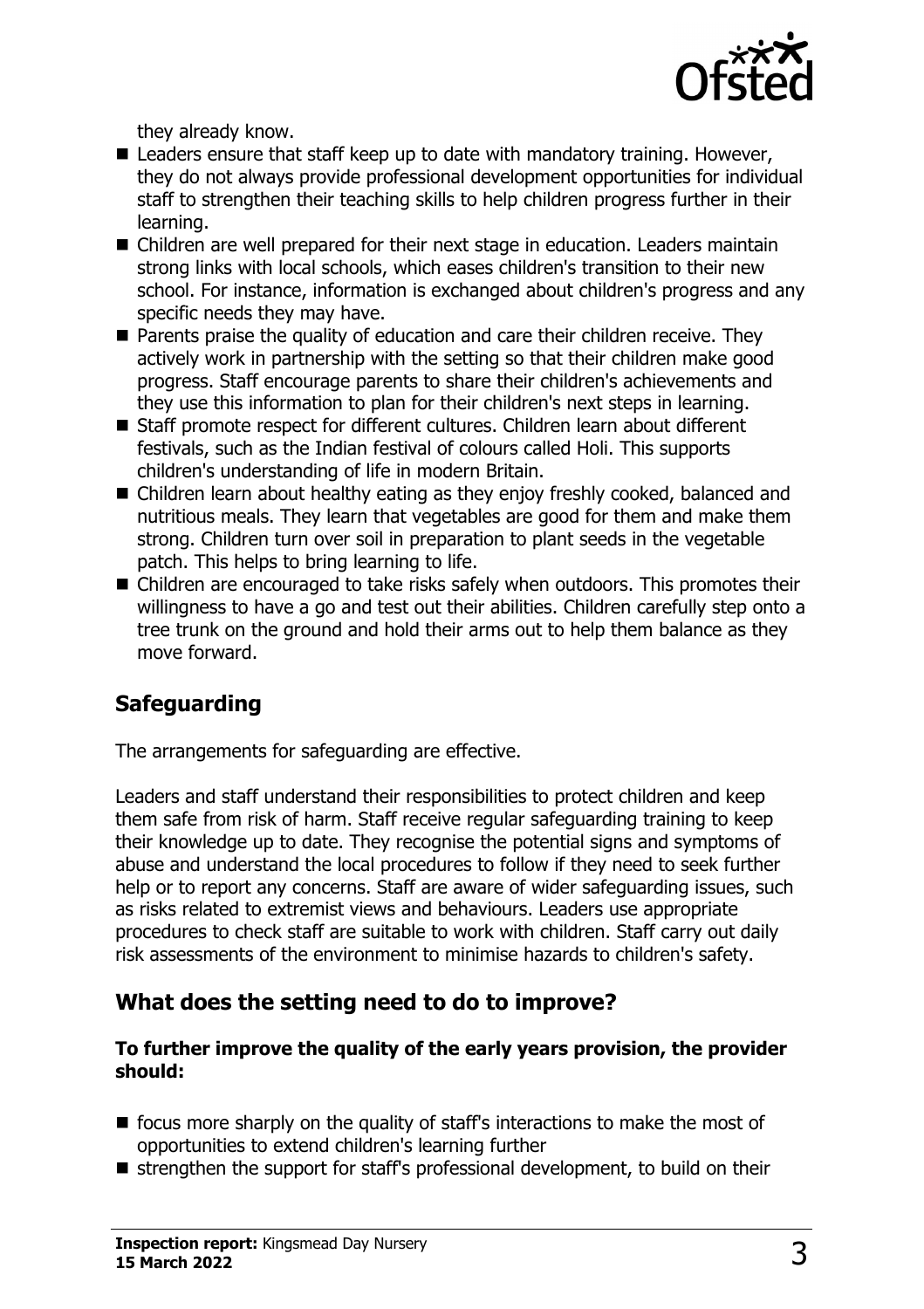

teaching skills and raise the quality of practice to the highest level.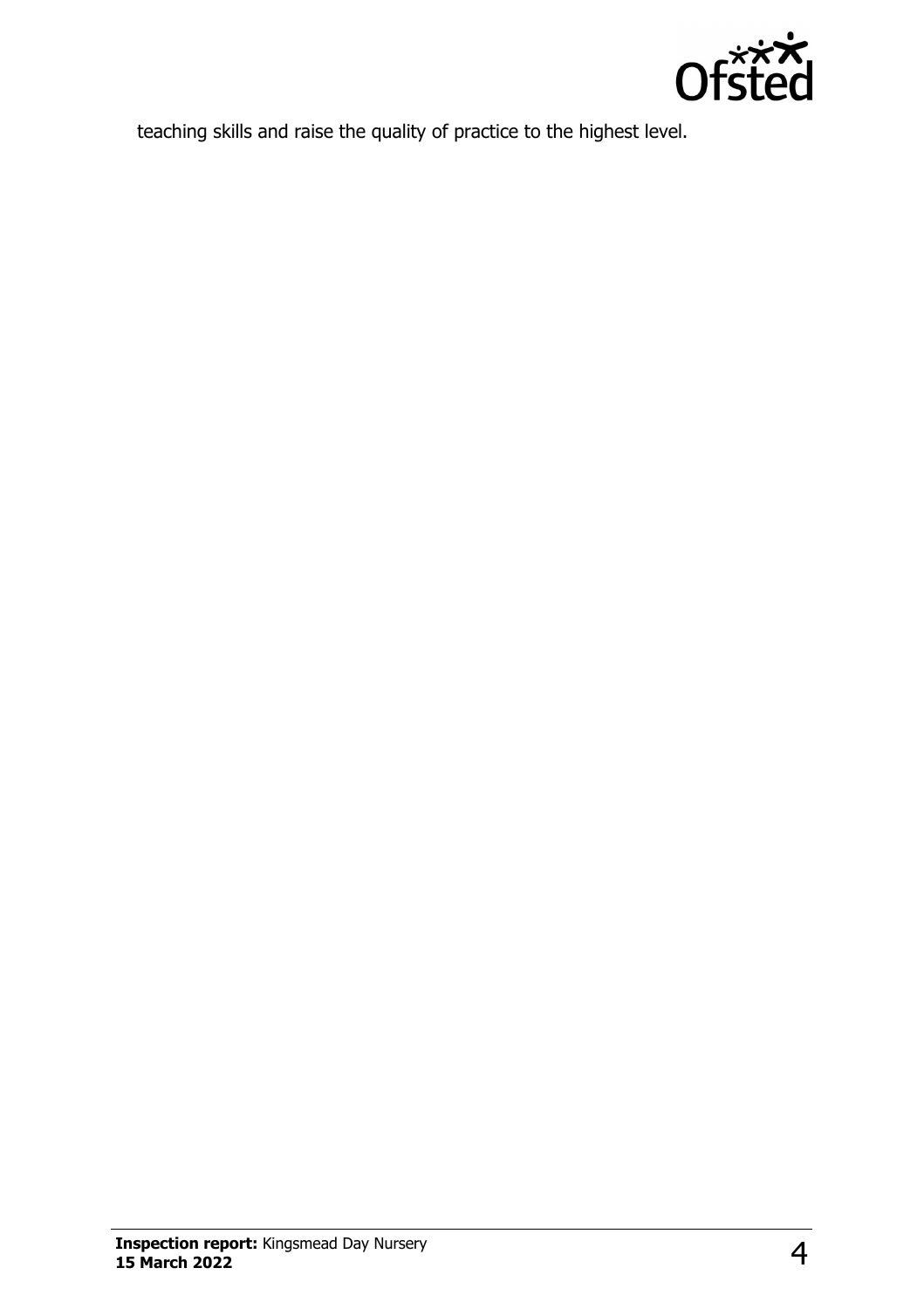

| <b>Setting details</b>                              |                                    |
|-----------------------------------------------------|------------------------------------|
| Unique reference number                             | EY472483                           |
| <b>Local authority</b>                              | Hampshire                          |
| <b>Inspection number</b>                            | 10228867                           |
| <b>Type of provision</b>                            | Childcare on non-domestic premises |
| <b>Registers</b>                                    | Early Years Register               |
| Day care type                                       | Full day care                      |
| Age range of children at time of<br>inspection      | $0$ to $4$                         |
| <b>Total number of places</b>                       | 41                                 |
| Number of children on roll                          | 75                                 |
| Name of registered person                           | Kingsmead (Chandlers Ford) Limited |
| <b>Registered person unique</b><br>reference number | RP905155                           |
| <b>Telephone number</b>                             | 02380 253815                       |
| Date of previous inspection                         | 6 September 2016                   |

### **Information about this early years setting**

Kingsmead Day Nursery registered in 2014. It operates from a building in Eastleigh, in Southampton, Hampshire. The nursery is open Monday to Friday, from 8am to 6pm, for 51 weeks a year. There are 14 staff employed at the setting, 11 of whom hold appropriate early years qualifications at level 4 and level 3. The nursery receives funding to provide free early years education for children aged two, three and four years old.

## **Information about this inspection**

#### **Inspector**

Sonia Panchal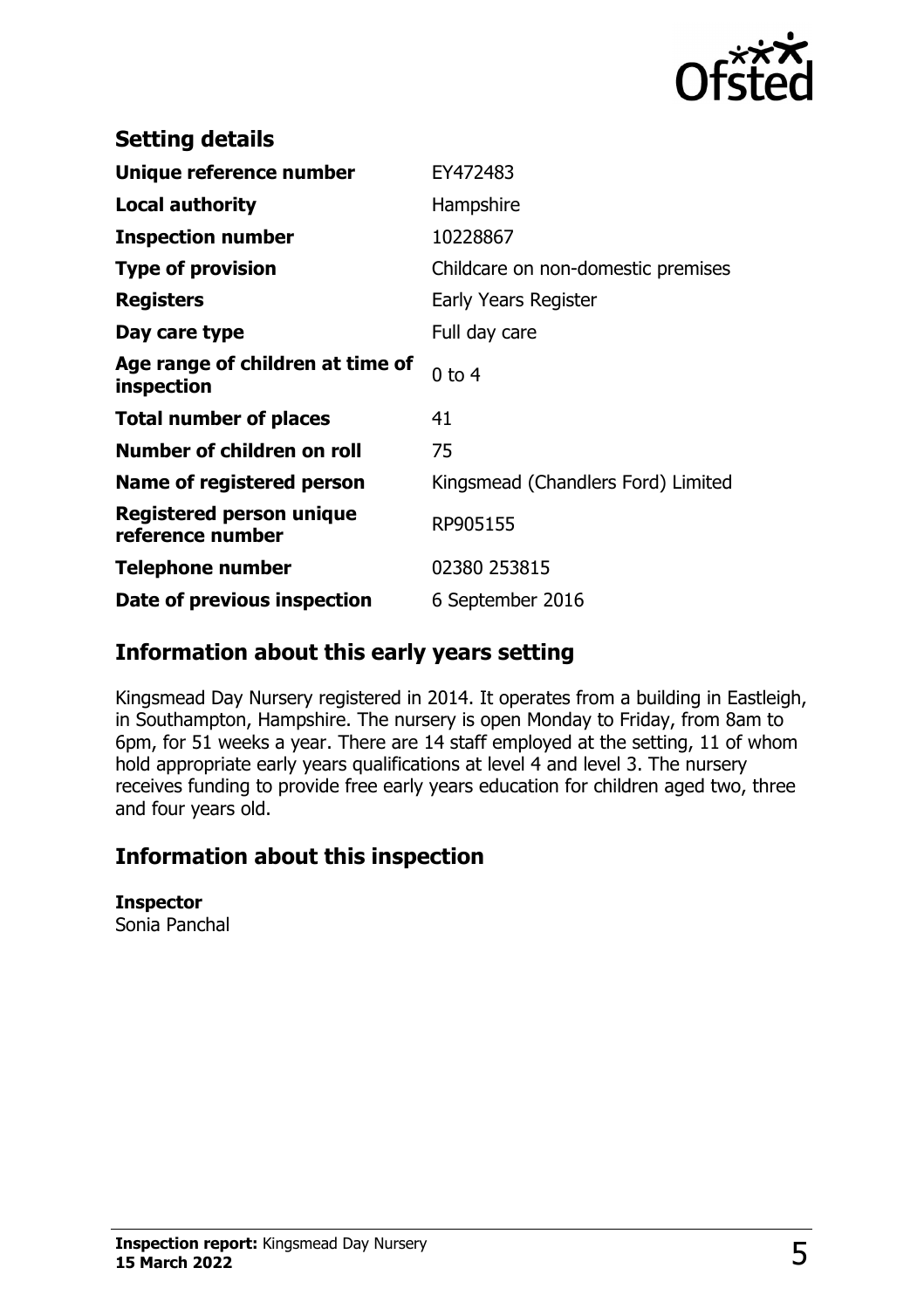

#### **Inspection activities**

- $\blacksquare$  This was the first routine inspection the provider received since the COVID-19 pandemic began. The Inspector discussed the impact of the pandemic with the provider and has taken that into account in their evaluation of the provider.
- $\blacksquare$  The nursery manager joined the inspector on a learning walk and talked to the inspector about their curriculum and what they want the children to learn.
- $\blacksquare$  The inspector carried out a joint observation with the deputy manager.
- $\blacksquare$  The inspector observed the quality of the education being provided, indoors and outdoors, and assessed the impact that this was having on the children's learning.
- $\blacksquare$  Parents shared their views on the nursery with the inspector.
- The inspector looked at relevant documentation and reviewed evidence of the suitability of staff working in the nursery.

We carried out this inspection under sections 49 and 50 of the Childcare Act 2006 on the quality and standards of provision that is registered on the Early Years Register. The registered person must ensure that this provision complies with the statutory framework for children's learning, development and care, known as the early years foundation stage.

If you are not happy with the inspection or the report, you can [complain to Ofsted](http://www.gov.uk/complain-ofsted-report).